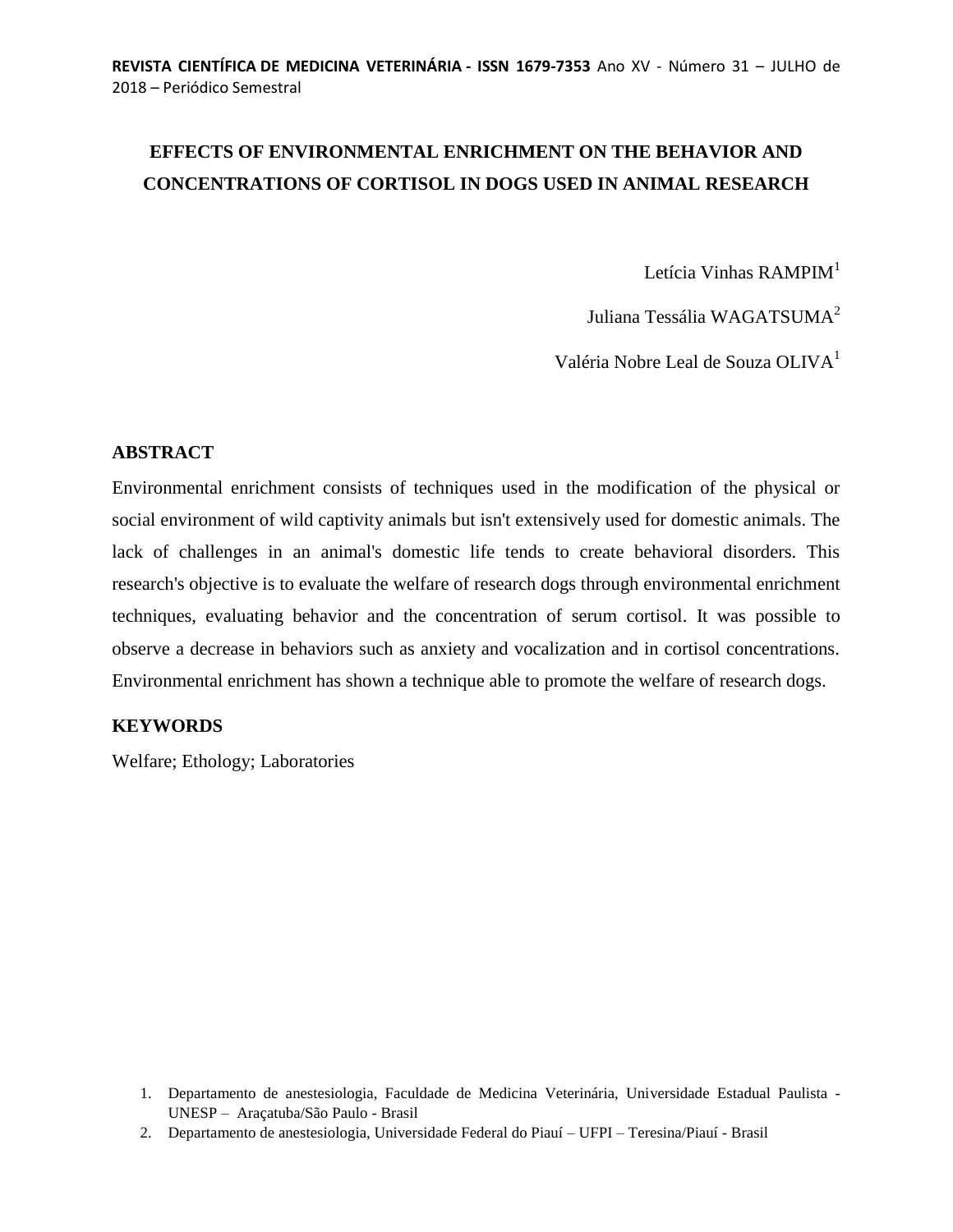## **INTRODUCTION**

Many areas of scientific knowledge recurrently use animals for research (BAUMANS; VANLOO, 2013). The effects of the environment and handling may affect the results in those researches and decrease the reproducibility of the results (Faith and Huerkamp, 2009).

Taylor et al. (2008) estimated that in 2005, 115,3 million vertebrates have been raised for experimentation. Environmental enrichment increases animal life quality; however, those techniques are most commonly used in neuroscience studies and not related to the animal's welfare. (FISCHER et al., 2016).

In lab animals, stress is caused mainly due to inadequate handling, discomfort, fear stimuli and the incapability of maintaining normal standards of behavior. However, the biggest cause of stress in those animals is pain. When feeling pain, the animal tries to adapt by means of posture of stereotypical behavior (ANDRADE et al., 2002).

The concern with the welfare of experiment animals has made Russel and Burch, in 1959, idealize the principle of the 3Rs (Replacement, Reduction and Refinement), which defends the replacement of animals with tissue culture and computer models, reduction of animals used in and the usage of less invasive techniques. Even nowadays this principle is still discussed and stimulated. (CRISSIUMA; ALMEIDA, 2006).

The authors have also considered environmental enrichment as an ethical necessity in the environment of laboratory animals. The benefits of environmental enrichment can be obtained without compromising research data. Decreasing stress levels and contributing to the natural behavior expression, experimental data is shown more reliable and reproducible (MEDINA, 2012).

However, laboratory systems have been created, frequently, based on economic and ergonomic aspects with little or no consideration for animal welfare. Maintenance and care techniques traditionally used in laboratory animals, normally do not include the specific needs of a specie in relation to their environment (BAUMANS, 2005).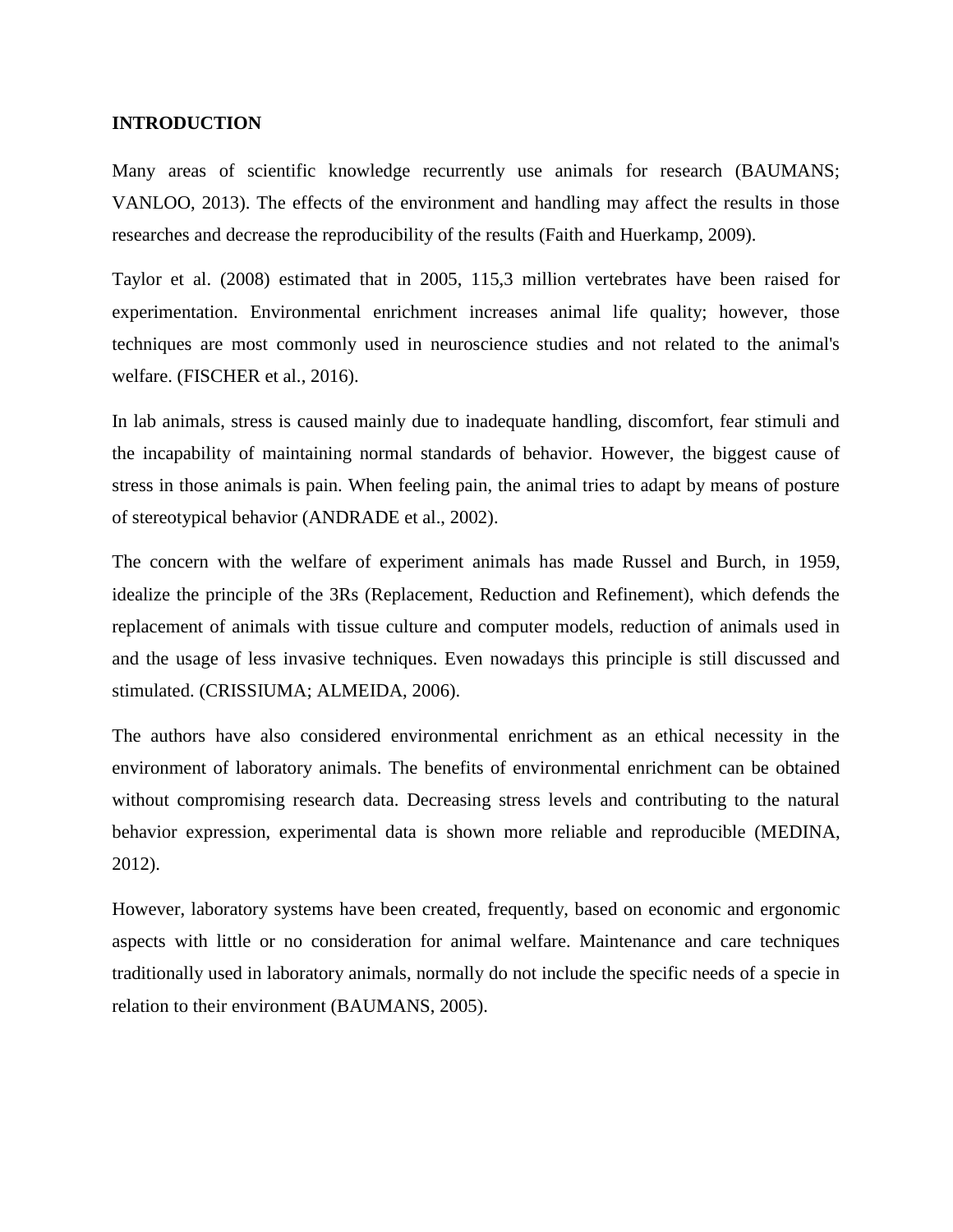Dogs have been used in research for a long time. Recently, it has been noted that there has been an increasing pressure from the population who consider these researches cruel or that dogs should not be held in laboratories for their entire life (GRAEBIN, 2014).

## **METHODS**

Five dogs from the Beagle breed have been destined to the research and education in veterinary anesthesiology at the veterinary medicine's college from Universidade Estadual Paulista.

The dogs – two males and three females -, all adults, were acquired from a commercial kennel for experimentation. They arrived at the college six months old and remained in these dependencies for three years, being used in some anesthetics tests and in the conduction of practical classes for the students at Veterinary Medicine's college.

All animals were kept in a kennel at night, in separate stalls. During the day, from 8am until 6pm they are kept in collective solariums with access to sunlight and shades.

The feeding routine consisted of good quality dry commercial dog food (super premium), in fixed quantities in accordance with the animal's size, twice a day (6am and 6pm) with unlimited access to fresh and clean water.

The vaccination plan used is the one recommended by the college's medical clinic of small animals, which includes: anti-rabies, polyvalent V10 (parvovirus, coronavirus, distemper, infectious hepatitis, laryngotracheitis, parainfluenza and leptospirosis) and Canine Leishmaniasis. Before this research was started, the dogs were evaluated by veterinary doctors at the college's veterinary hospital, attesting their health.

The behavioral evaluation of the dogs was analyzed based in ethograms from Palma et al. (2005) (Chart 1), by use of Focal Sampling. The animals were observed by cameras (Canon Powershot SX400IS and DVR HD) during the weekend, when they have no activities and are kept in the solariums all day long. Five 30 minutes long observations were made, always during daytime, for two moments: before and after environmental enrichment.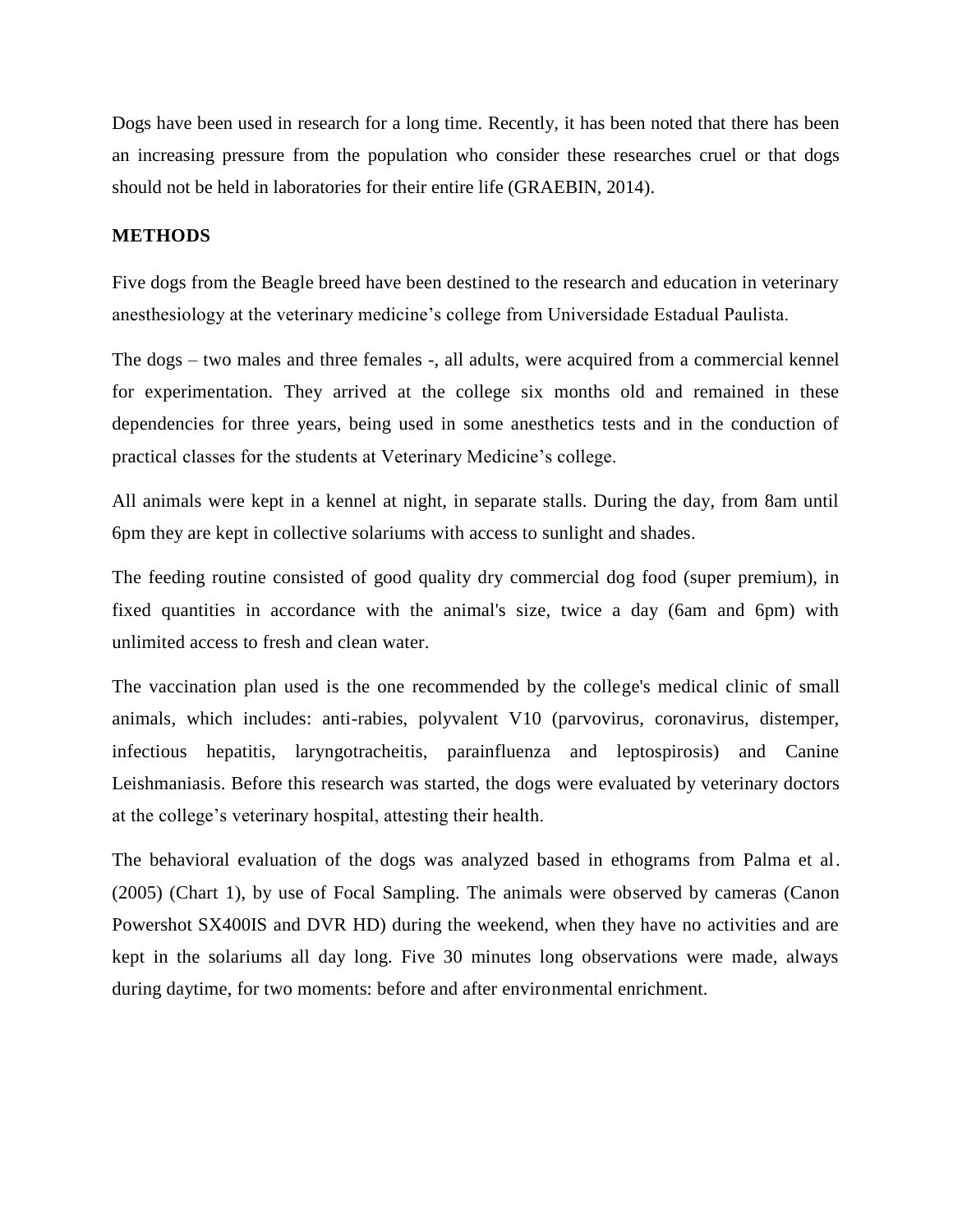Chart 1 – Ethogram (PALMA et al. 2005) used for behavioral analysis

| <b>Behavioral</b> |                                                                                                                                                                     |
|-------------------|---------------------------------------------------------------------------------------------------------------------------------------------------------------------|
| Category          | <b>Behavior</b>                                                                                                                                                     |
| Activity          | Walking, jogging, digging, playing.                                                                                                                                 |
| Agressiveness     | Growling, raised hackles, biting.                                                                                                                                   |
| Anxiety           | Itching, walking in circles, shaking, whimpering, self-mutilation, licking objects,<br>yawning.                                                                     |
| Attention         | Raised ears, looking outside, looking at the environment, looking at other dogs, lifting<br>front paw, sniffing environment, sniffing other dogs, sniffing objects. |
| Dominance         | Mounting, urinating with a lifted leg.                                                                                                                              |
| Fear              | Tail between legs, shyness, tense, salivating, trying to escape.                                                                                                    |
| Playfulness       | Playing, calling to play.                                                                                                                                           |
| Idleness          | Laying down, sitting, sleeping.                                                                                                                                     |
| Sociability       | Wagging tail, licking and/or sniffing genital area of other dogs.                                                                                                   |
| Vocalization      | Barking.                                                                                                                                                            |

After performing five evaluations without environmental enrichment, five types of environmental enrichment were included: food (frozen fruits), social (walks to socialize with campus students), cognitive (puzzles, hidden treats and training classes), sensorial (grass, burlap and toys hung up by sisal) and physical (running water, tunnel house, ball pool) (Images 1 and 2), and another five evaluations were performed, in the same way as before.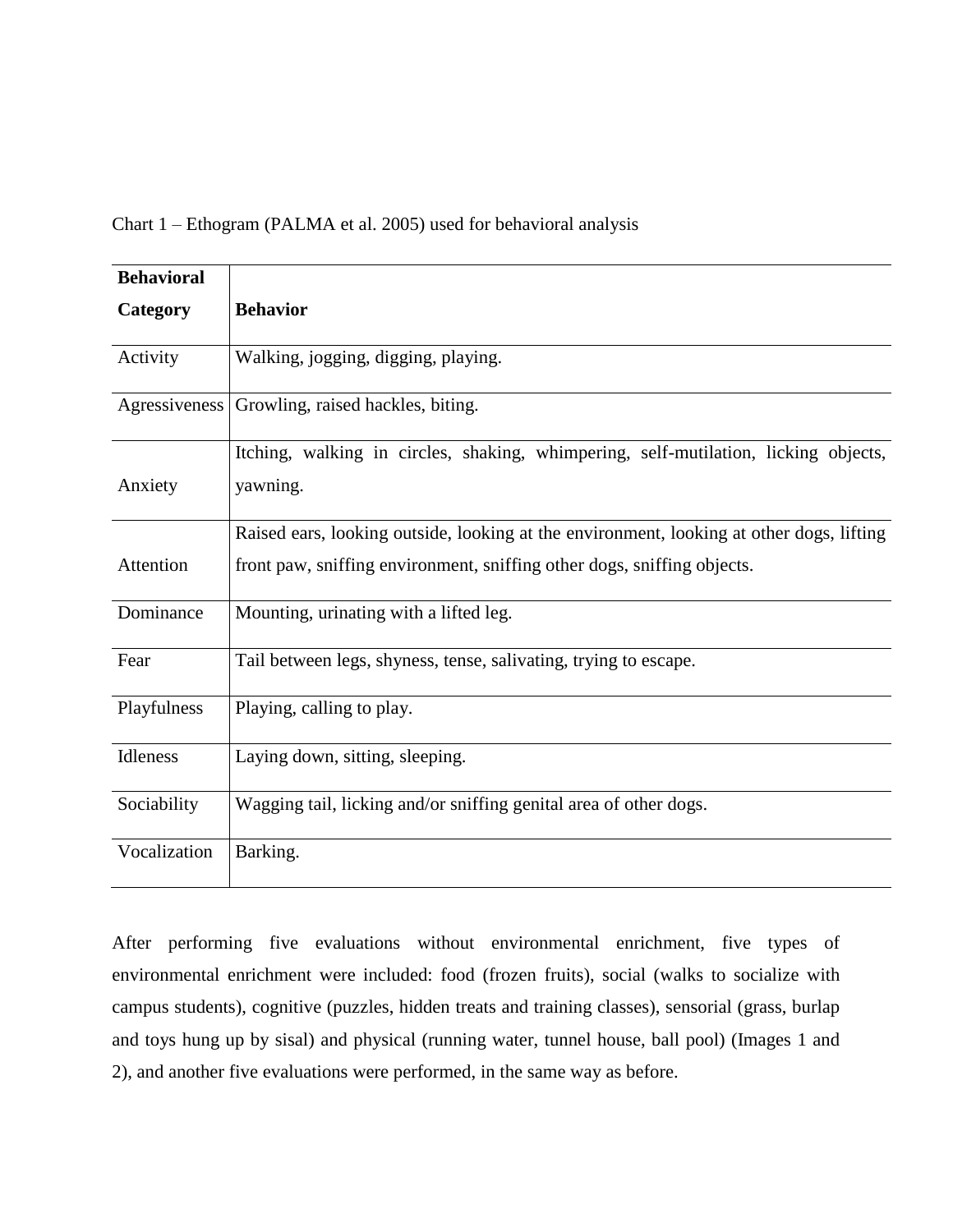As for hormonal evaluation, blood samples were collected once every week for the period of five weeks in both evaluation moments. The samples were collected from the jugular (5ml/sample), being immediately centrifuged for plasma extraction and frozen at -80ºC for laboratory analysis in a single phase, at the end of each collecting phase.

The dosage method used was the competitive immunoassay of solid phase by chemical enzymes (alkaline phosphatase). 10μl from the sample was used for the dosage with the Immulite Cortisol KIT (Lot number 0419 from catalog LKC01). For the standard curve construction, canine plasma treated with activated charcoal was used. The dosage was done at the Laboratory of Endocrinology of the veterinary medicine's college from Universidade Estadual Paulista. Cortisol concentration results were compared before and after environmental enrichment methods by use of the paired t-test.

The videos obtained were analyzed using the AVITRICKS software, allowing the use of slow motion and close-ups, in accordance to the Focal Sampling methodology. The behaviors were analyzed by duration (seconds) and registered into files. Each behavior was compared against results obtained before and after environmental enrichment methods, using paired t-test.

After Shapiro-Wilk test, all statistical analyzes were performed using the BIOESTAT 5.0 software, considering the 95% of confidence level.

## **RESULTS**

Only two items were destroyed by the dogs (balls), with no consequence to the experimentation. Aggression, fear and subordination behaviors weren't observed in any occasions. Anxiety behaviors  $(p=0,011)$  and vocalization did decrease significantly  $(p=0,034)$ . Urination behavior raised significantly  $(p=0,005)$ . However, one of the objectives of environmental enrichment, the reduction of idleness was not verified. On the contrary, a significant increase  $(p=0.027)$  was observed. There wasn't a significant difference in playfulness (p=0,084) (Figure 1).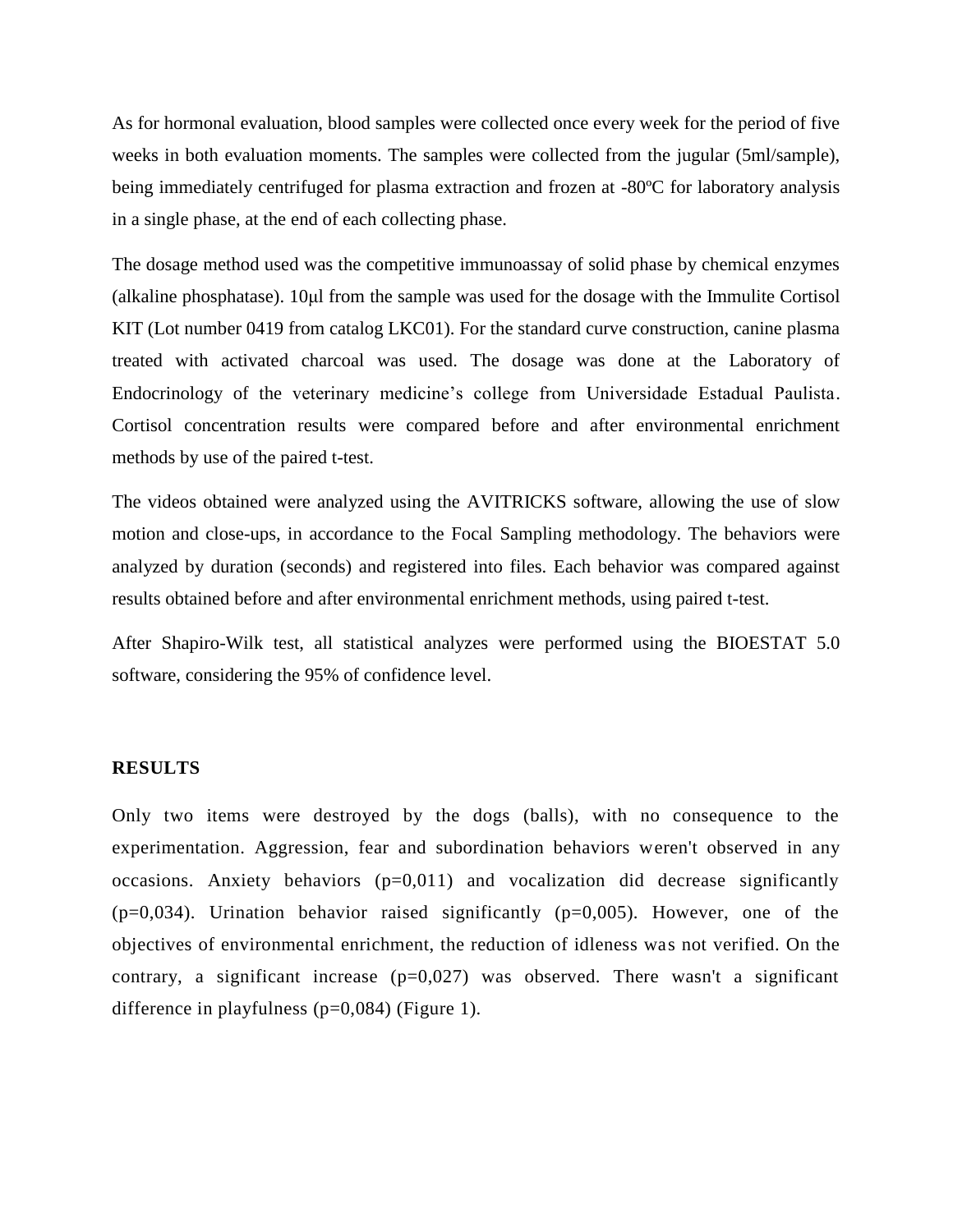



There was a significant decrease in serum cortisol concentrations  $(p=0,031)$  (Figure 2).

**Figure 2 - Graphical representation of cortisol concentrations in control (C1 to C5) and enriched (E1 to E5) (dogs).**

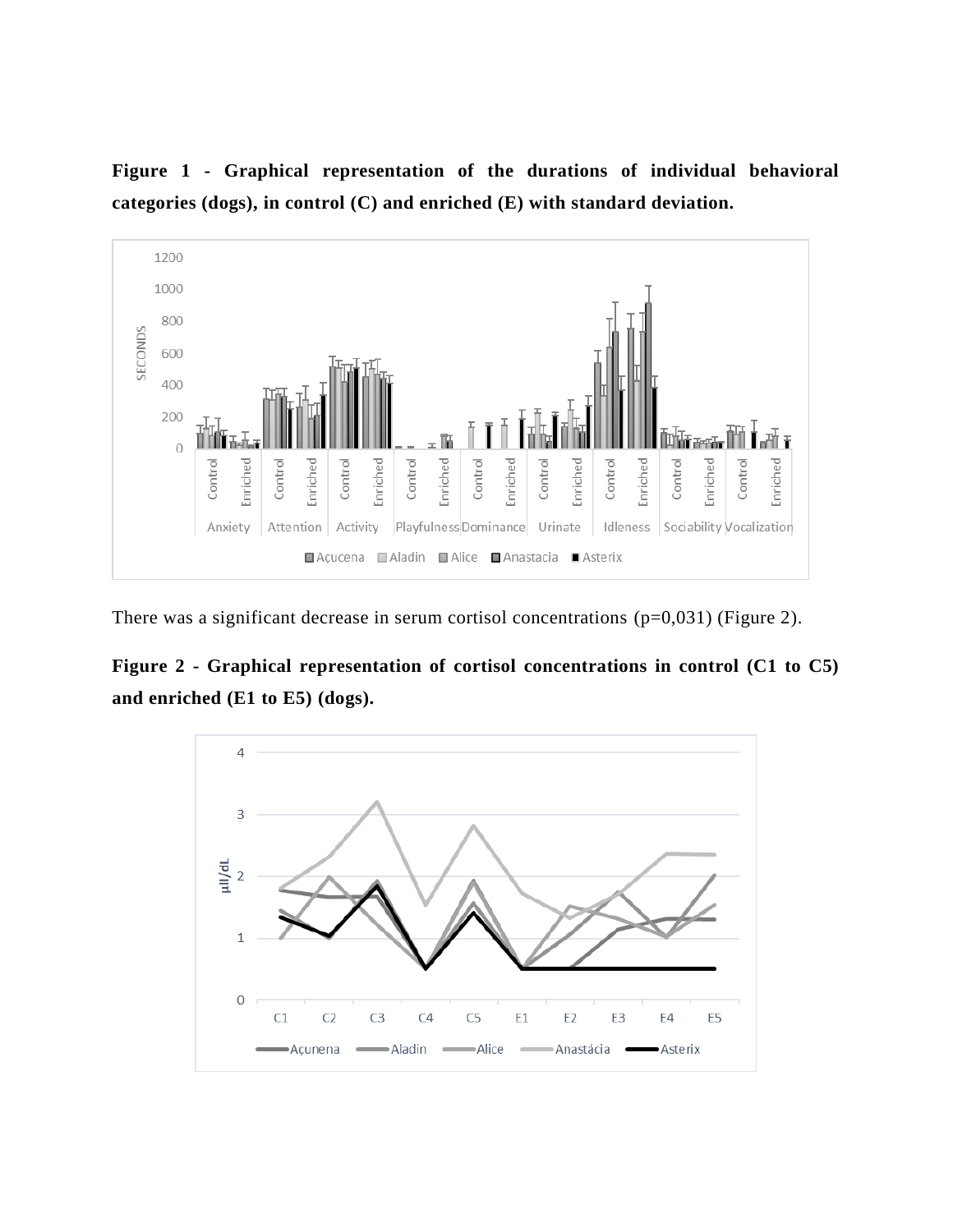#### **DISCUSSION**

According to Landsberg et al. (2013), destructive behaviors can be explained by the presence of phobias, Separation Anxiety Syndrome, stimuli poor environments and other possible anxiety disorders. 30 items were added to the environment; therefore, the low frequency of destructive behaviors corroborates with the reduction of anxious behaviors.

In a case study of Veeder and Taylor (2009), a pregnant seven-year-old Beagle was submitted to euthanasia after presenting symptoms of lethargy, dehydration, vomiting and abortion. During necropsy, plastic pieces were found inside the stomach's pylorus. These pieces belonged to a bed that was part of the animal's environmental enrichment program. The study emphasizes that enrichment should be carefully evaluated before implementation.

No behavior related to fear was noted during observations, however, the dogs showed fear during blood collection and during interaction with unknown individuals (mainly males). According to Foyer et al. (2014), the experiences that dogs goes through at the beginning of their lives, influence their behavioral development. Adolescence can also be an important period, and their experiences may cause long term effects. Showed fear can be explained by the dog's history, for example, experimentations and practical lessons where they were used. Furthermore, these animals, when acquired, aging six months old, presented withdrawn, fear and submissive behaviors toward any person. The frequency of these behaviors diminished, without completely disappearing.

This significant decrease in anxiety and vocalization is explained by environmental adaptation and the existence of stimuli during the environmental enrichment phase. McCrave (1991) characterized canine anxiety behavior such as: excessive vocalization, destructive behavior and physiologically relieving themselves in inappropriate places.

Before the implementation of environmental enrichment, dogs expressed behaviors such as walking in circles and whimpering. The kennel is located next to the Veterinary Hospital and they would respond to any sound with anxiety and vocalization.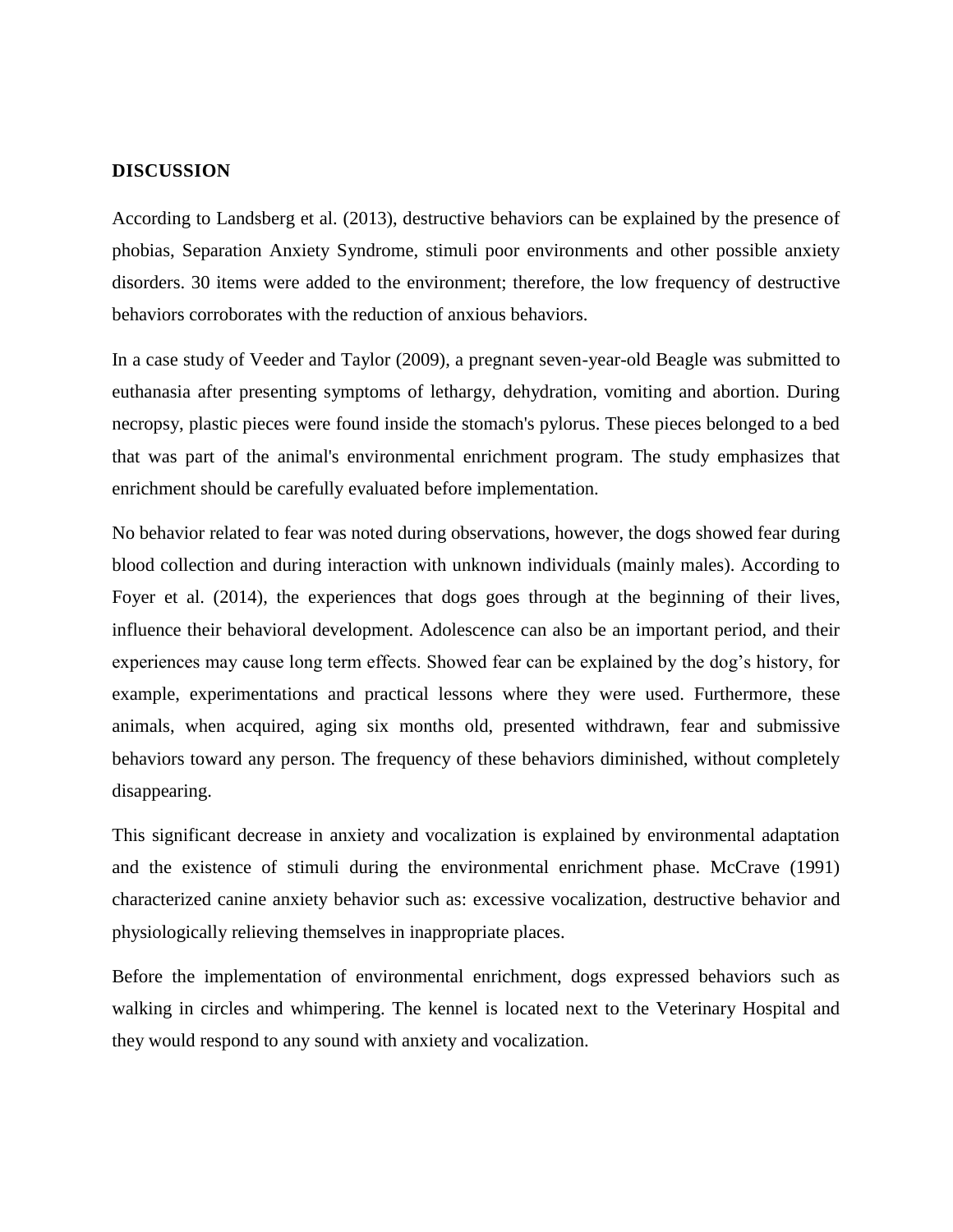Significant increase in urination was likely due to the implementation of a water fountain. According to Feldman el at. (2010), running water stimulates water consumption in domestic animals.

The increase in idleness has not appeared to cause damage to the dog's welfare, taking in consideration the decrease in anxiety and the non-significant difference observed in the behaviors of activity. According to Arhant's (2010), dogs are incapable of resting while in a state of alert, stress or anxiety.

There was little playful behavior during the two experiment phases. Dog interactions with toys were mostly investigative (sniffing objects). According to Kelley et al. (1989), Pierce and Courshesne (2011) and Siwak et al. (2001) this behavior requires a high level of sensorial processing. A new environment or new objects offer opportunities to learn and explore, responsible for cognitive development in mammals. Exploration depends on intact precordial circuits, such as the cerebellar function.

Therefore, even when not playing (explained by the condition in which the animals grew in, without playful stimuli in their first infancy), the interest in investigating was considered positive and a producer of animal welfare.

In a study by Hubrecht (1993), the author compared social and physical enrichment in the welfare of beagles that were kept in laboratories and proved that environmental enrichment can increase the complexity in a dog's behavior, stimulating natural behaviors while helping prevent undesirable ones. Physical enrichment is the most recommended, but the author also defends that laboratory employees should be motivated to socialize with the dogs.

The significant reduction in cortisol serum concentrations corroborates with the behavioral parameters, thus, environmental enrichment was efficient in promoting welfare in the observed dogs.

Cortisol concentration reduction, through environmental and/or social enrichment in dogs, was also observed by Willen et al (2016). The same was observed in fish, wild and farm animals (XU et al. 2015; Casal et al. 2016; Giacomini et al. 2016).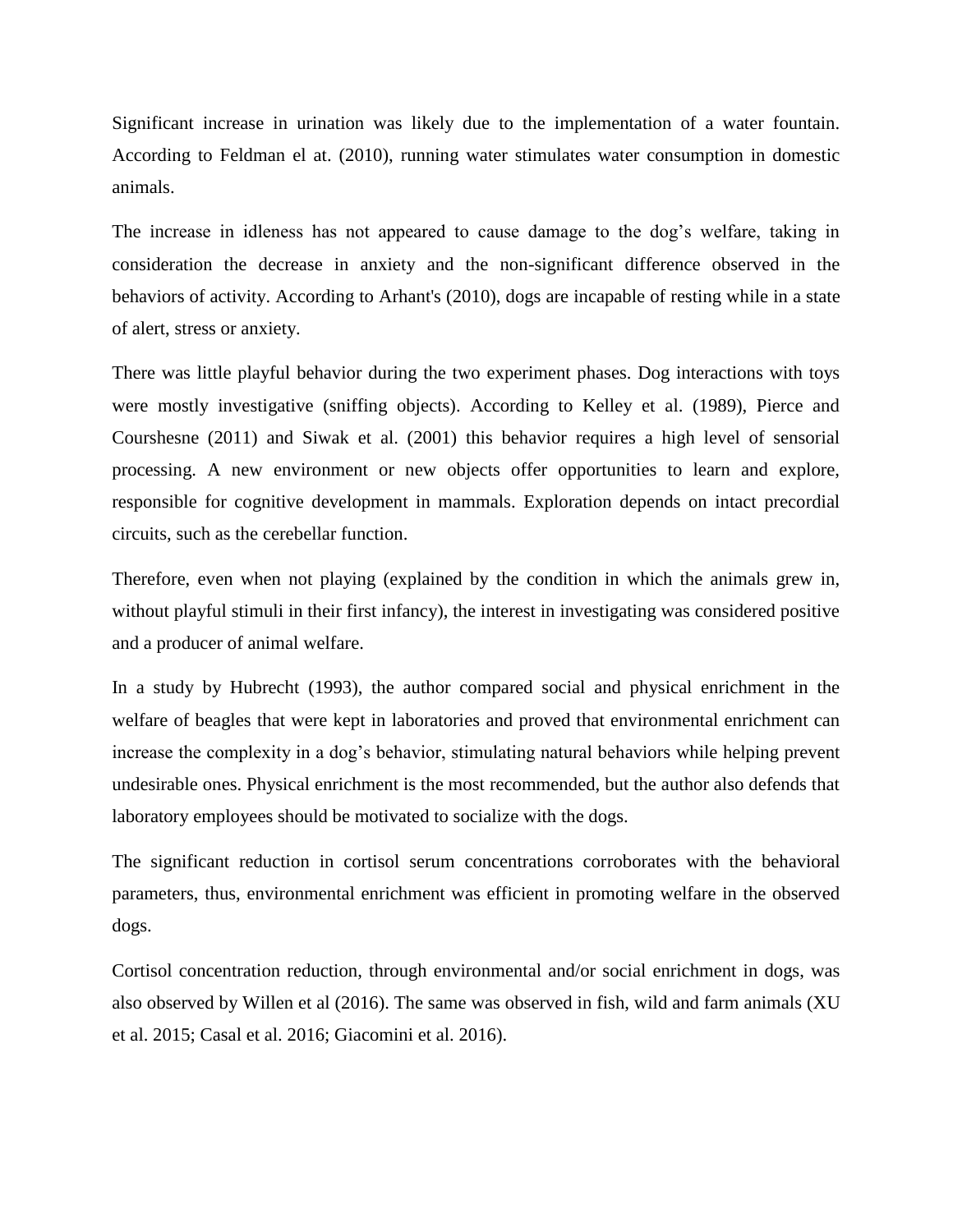## **CONCLUSION**

This study shows that environmental enrichment is efficient in promoting welfare in dogs kept in laboratories, reducing serum cortisol concentrations and anxiety behavior, while increasing desirable behavior.

### **REFERENCES**

ANDRADE, A.; PINTO, S.; OLIVEIRA, R. Animais de laboratório: criação e experimentação. 1. ed. Rio de Janeiro: Fiocruz, 2002.

ARHANT, C. et al. Behaviour of smaller and larger dogs: Effects of training methods, inconsistency of owner behaviour and level of engagement in activities with the dog. Applied Animal Behaviour Science, v. 123, n. 3-4, p. 131-142, 2010.

BAUMANS, V. Science-based assessment of animal welfare: laboratory animals. Rev Sci Tech., v. 24, n. 2, p. 503-513, 2005.

BAUMANS, V.; VAN LOO, P. How to improve housing conditions of laboratory animals: The possibilities of environmental refinement. The Veterinary Journal, v. 195, n. 1, p. 24-32, 2013.

CASAL, N. et al. Effect of environmental enrichment and herbal compound supplementation on physiological stress indicators (chromogranin A, cortisol and tumour necrosis factor-α) in growing pigs. animal, v. 11, n. 07, p. 1228-1236, 2016.

CRISSIUMA, A.; ALMEIDA, C. Experimentação e bem-estar animal – artigo de revisão. Saúde e Ambiente em Revista, v. 1, p. 1-10, 2006.

FAITH, R.; HUERKAMP, M. Environmental considerations for research animals. Traducao . 1. ed. London: Elsevir, 2009. p. 50-85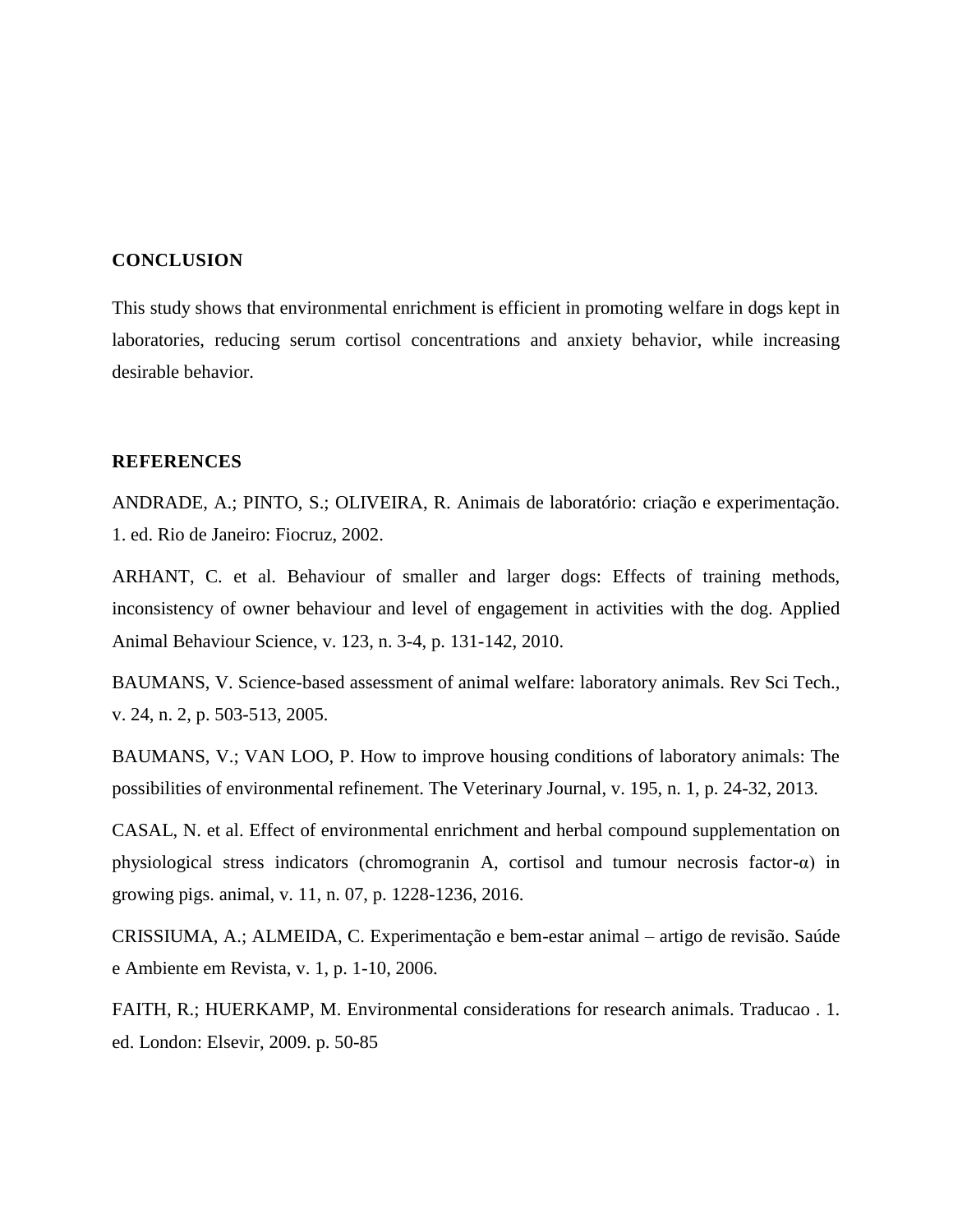FELDMAN, E.; NELSON, R. Canine & Feline Endocrinology. Traducao . 3. ed. Saunders, 1987.

FISCHER, M. et al. Enriquecimento ambiental como princípio ético nas pesquisas com animais. Revista Bioética, v. 24, n. 3, 2016.

FOYER, P. et al. Behaviour and experiences of dogs during the first year of life predict the outcome in a later temperament test. Applied Animal Behaviour Science, v. 155, p. 93-100, 2014.

GIACOMINI, A. et al. Environmental and Pharmacological Manipulations Blunt the Stress Response of Zebrafish in a Similar Manner. Scientific Reports, v. 6, n. 1, 2016.

GRAEBIN, C. Os movimentos sociais 2013: A invasão do Instituto Royal e a efetivação dos direitos de proteção aos animais não humanos. Revista Eletrônica do Mestrado em Direito da UFAL, v. 5, p. 138-155, 2014.

HUBRECHT, R. Dog housing and welfare. Universitites Federation for Animal Welfare, 1993.

KELLEY, A.; CADOR, M.; STINUS, L. Exploration and Its Measurement: A Psychopharmacological Perspective. Psychopharmacology, p. 95-144, 1989.

LANDSBERG, G.; HUNTHAUSEN, W.; ACKERMAN, L. Behavioural problems of the dog and cat. Traducao . Edinburgh: Saunders, 2013.

MCCRAVE, E. Diagnostic Criteria for Separation Anxiety in the Dog. Veterinary Clinics of North America: Small Animal Practice, v. 21, n. 2, p. 247-255, 1991.

MEDINA, M.; ORLANDINI, L.; CASSIMIRI, A. Efeitos do enriquecimento ambiental no comportamento e bem-estar de animais de laboratório convencionais. Msc.— Universidade Federal do Rio Grande do Sul, 2012.

NEVES, S.; FILHO, J.; MENEZES, E. Manual de cuidados e procedimentos com animais de laboratório do biotério de produção e experimentação da FCF-IQ/USP. Traducao . 1. ed. São Paulo: FCF-IQ/USP, 2018.

DE PALMA, C. et al. Evaluating the temperament in shelter dogs. Behaviour, v. 142, n. 9, p. 1307-1328, 2005.